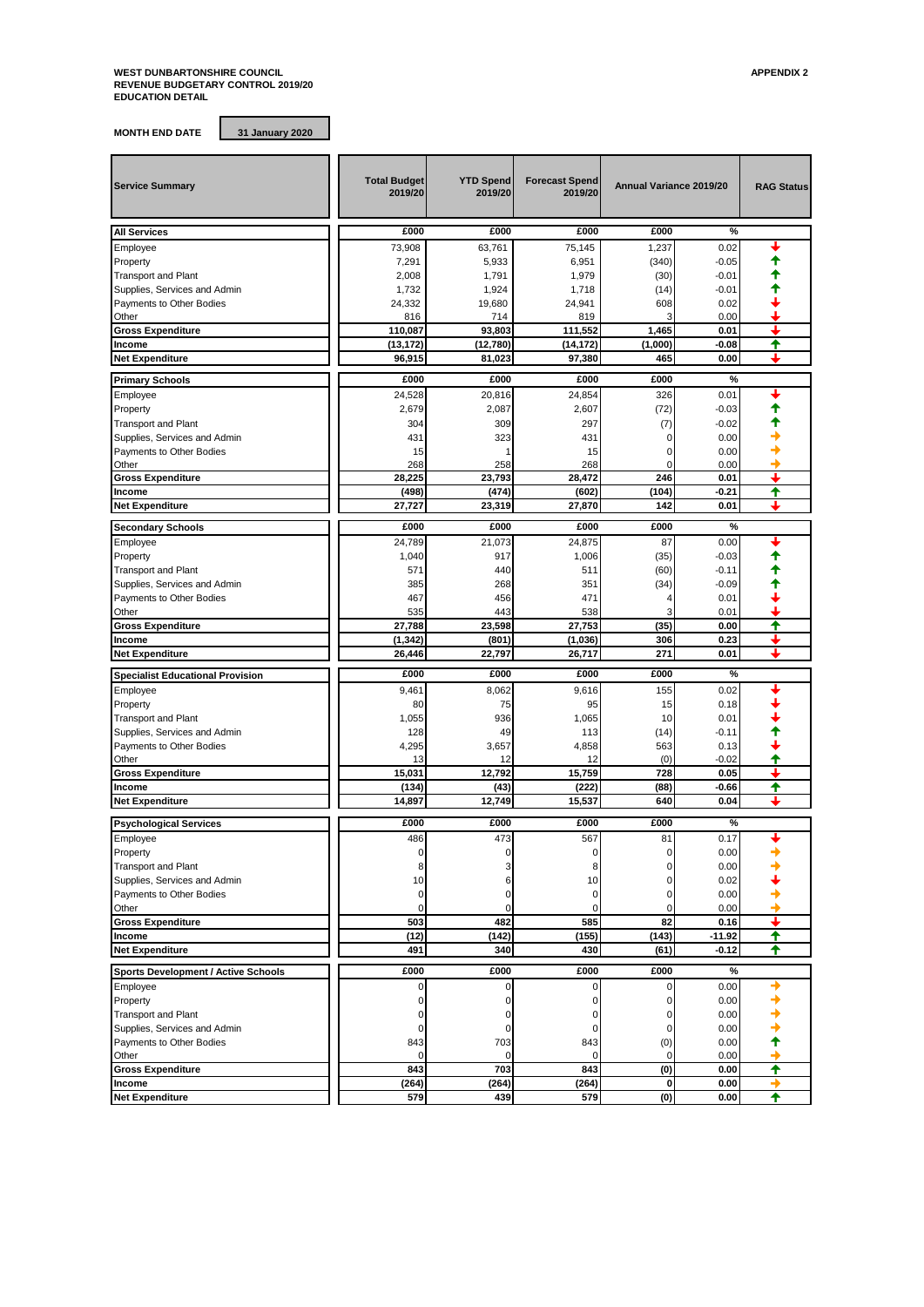## **WEST DUNBARTONSHIRE COUNCIL APPENDIX 2 REVENUE BUDGETARY CONTROL 2019/20 EDUCATION DETAIL**

**MONTH END DATE 31 January 2020**

| <b>Service Summary</b>             | <b>Total Budget</b><br>2019/20 | <b>YTD Spend</b><br>2019/20 | <b>Forecast Spend</b><br>2019/20 | Annual Variance 2019/20 |              | <b>RAG Status</b>       |
|------------------------------------|--------------------------------|-----------------------------|----------------------------------|-------------------------|--------------|-------------------------|
| <b>Early Education</b>             | £000                           | £000                        | £000                             | £000                    | $\%$         |                         |
| Employee                           | 11,331                         | 7,347                       | 11,254                           | (77)                    | $-0.01$      | ♠                       |
| Property                           | 165                            | 126                         | 160                              | (6)                     | $-0.03$      |                         |
| <b>Transport and Plant</b>         | 11                             | 9                           | 11                               |                         | 0.07         |                         |
| Supplies, Services and Admin       | 486                            | 365                         | 487                              |                         | 0.00         |                         |
| Payments to Other Bodies           | 2,060                          | 1,677                       | 2,060                            |                         | 0.00         |                         |
| Other                              |                                | 0                           | $\mathcal{C}$                    |                         | 0.00         |                         |
| <b>Gross Expenditure</b>           | 14,054                         | 9,523                       | 13,973                           | (81)                    | $-0.01$      | ♠                       |
| Income                             | (5,510)                        | (5,608)                     | (5,636)                          | (126)                   | -0.02        | ♠                       |
| <b>Net Expenditure</b>             | 8,544                          | 3,915                       | 8,337                            | (207)                   | $-0.02$      | ♠                       |
| PPP                                | £000                           | £000                        | £000                             | £000                    | $\%$         |                         |
| Employee                           | 0                              | $\Omega$                    | $\Omega$                         | 0                       | 0.00         |                         |
| Property                           | 3,320                          | 2,706                       | 3,074                            | (246)                   | $-0.07$      |                         |
| <b>Transport and Plant</b>         | 0                              | O                           | 0                                |                         | 0.00         |                         |
| Supplies, Services and Admin       | $\Omega$                       | O                           |                                  |                         | 0.00         |                         |
| Payments to Other Bodies           | 12,156                         | 11,917                      |                                  |                         | 0.00         |                         |
| Other                              |                                |                             | 12,156                           | C                       | 0.00         |                         |
| <b>Gross Expenditure</b>           | 15,476                         | 14,623                      | 15,231                           | (246)                   | $-0.02$      | ✦                       |
| Income                             | (700)                          |                             | (700)                            | 0                       | 0.00         |                         |
| <b>Net Expenditure</b>             | 14,776                         | 14,623                      | 14,531                           | (246)                   | $-0.02$      | ✦                       |
|                                    |                                |                             |                                  |                         |              |                         |
| <b>Curriculum for Excellence</b>   | £000                           | £000                        | £000                             | £000                    | $\%$         |                         |
| Employee                           | 0                              |                             |                                  |                         | 0.00         |                         |
| Property                           | 0                              | $\Omega$                    | 0                                | 0                       | 0.00         |                         |
| <b>Transport and Plant</b>         | $\overline{2}$                 | 0                           | 2                                | O                       | 0.00         |                         |
| Supplies, Services and Admin       | 99                             | 42                          | 63                               | (36)                    | $-0.36$      |                         |
| Payments to Other Bodies           | 81                             | 119                         | 119                              | 38                      | 0.47         |                         |
| Other                              | $\Omega$                       | 0                           | 0                                | $\mathbf 0$             | 0.00         |                         |
| <b>Gross Expenditure</b>           | 182                            | 162                         | 185                              | 3                       | 0.02         | ┹                       |
| Income                             | 0                              | (3)                         | (3)                              | (3)                     | 0.00         | ↟                       |
| <b>Net Expenditure</b>             | 182                            | 159                         | 182                              | (0)                     | 0.00         | ♠                       |
| <b>Central Admin</b>               | £000                           | £000                        | £000                             | £000                    | %            |                         |
| Employee                           | 98                             | 88                          | 106                              | 8                       | 0.09         |                         |
| Property                           | 6                              | 6                           | 6                                | 1                       | 0.12         |                         |
| <b>Transport and Plant</b>         | 0                              | 0                           | $\Omega$                         | 0                       | 0.00         |                         |
| Supplies, Services and Admin       | 128                            | 109                         | 144                              | 16                      | 0.13         |                         |
| Payments to Other Bodies           | 84                             | 108                         | 95                               | 11                      | 0.13         |                         |
| Other                              |                                |                             |                                  | $\mathbf 0$             | 0.00         |                         |
| <b>Gross Expenditure</b>           | 316                            | 312                         | 352                              | 36                      | 0.11         | ı                       |
| Income                             | (64)                           | (54)                        | (55)                             | 9                       | 0.14         | ı                       |
| <b>Net Expenditure</b>             | 252                            | 258                         | 297                              | 45                      | 0.18         | ı                       |
| <b>Workforce CPD</b>               | £000                           | £000                        | £000                             | £000                    | $\%$         |                         |
| Employee                           | 335                            | 197                         | 239                              | (96)                    | $-0.29$      | ↑                       |
| Property                           | 0                              | 0                           | 0                                | $\mathbf 0$             | 0.00         |                         |
|                                    |                                | 1                           | 1                                |                         | 0.63         |                         |
| <b>Transport and Plant</b>         | 1                              |                             |                                  | 0                       |              |                         |
| Supplies, Services and Admin       | 22                             | 15                          | 22                               | (0)                     | $-0.02$      |                         |
| Payments to Other Bodies           | 17<br>0                        | 13<br>0                     | 17<br>0                          | 0                       | 0.00<br>0.00 |                         |
| Other                              |                                | 225                         | 279                              | (96)                    | $-0.26$      | $\overline{\textbf{f}}$ |
| <b>Gross Expenditure</b><br>Income | 375<br>(34)                    | 0                           | (26)                             | 8                       | 0.24         | ┹                       |
| <b>Net Expenditure</b>             | 340                            | 225                         | 253                              | (87)                    | -0.26        | ✦                       |
|                                    |                                |                             |                                  |                         |              |                         |
| Performance & Improvement          | £000                           | £000                        | £000                             | £000                    | %            |                         |
| Employee                           | 453                            | 385                         | 473                              | 20                      | 0.04         |                         |
| Property                           | 0                              | 0                           | 0                                | 0                       | 0.00         |                         |
| <b>Transport and Plant</b>         | $\overline{\mathbf{c}}$        | 2                           | 3                                |                         | 0.25         |                         |
| Supplies, Services and Admin       | $\mathbf 0$                    | 0                           | $\mathbf 0$                      |                         | 0.00         |                         |
| Payments to Other Bodies           | $\overline{0}$                 | 0                           | $\mathbf 0$                      | 0                       | 0.00         |                         |
| Other                              | 0                              | 0                           | 0                                | 0                       | 0.00         |                         |
| <b>Gross Expenditure</b>           | 455                            | 387                         | 475                              | 20                      | 0.04         | ↓                       |
| Income                             | (25)                           | (51)                        | (51)                             | (26)                    | $-1.04$      | ✦                       |
| <b>Net Expenditure</b>             | 430                            | 336                         | 424                              | (6)                     | $-0.01$      | ✦                       |